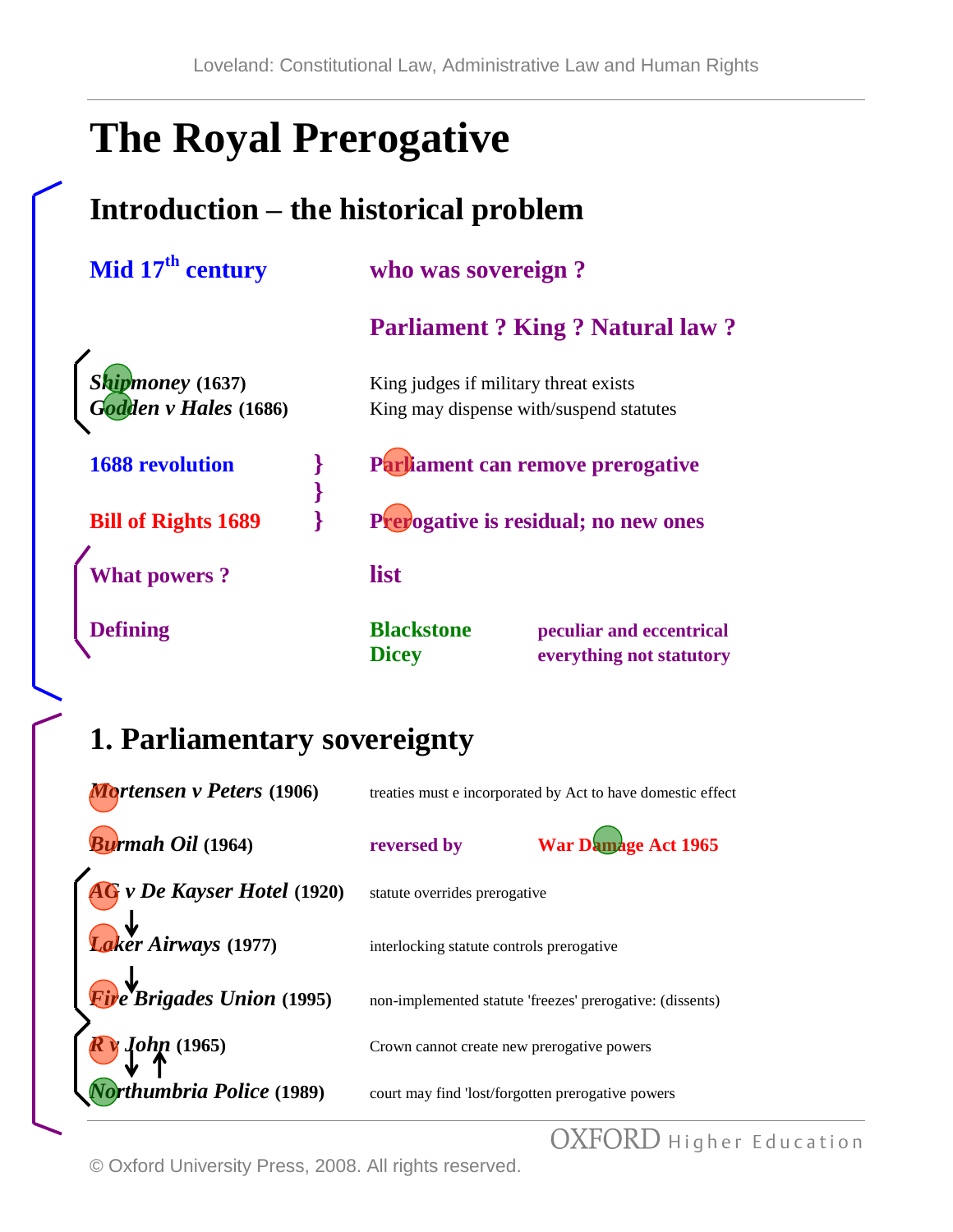### **2. Rule of law**

### **Judicial review as an indicator of intensity of judicial control**

#### **2.1 Grounds of review – traditional – source not nature**

| Statute (Wednesbury 1948) 1 |                                       | <b>Illegality</b>                                |
|-----------------------------|---------------------------------------|--------------------------------------------------|
|                             | 2                                     | <b>Irrationality</b>                             |
|                             | 3                                     | <b>Procedural unfairness</b>                     |
| Prerogative                 |                                       | <b>Illegality</b>                                |
| $R\sqrt{\nu}$ Allan (1862)  |                                       | nulle prosequi; inconvenience; poiltical control |
| China Navigation (1932)     | armed forces; beyond judicial control |                                                  |
| Gouriet (1978 HoL)          |                                       | AG's relator; too political to control?          |

#### **2.2 Problems with differential standards of review**



OXFORD Higher Education

© Oxford University Press, 2008. All rights reserved.